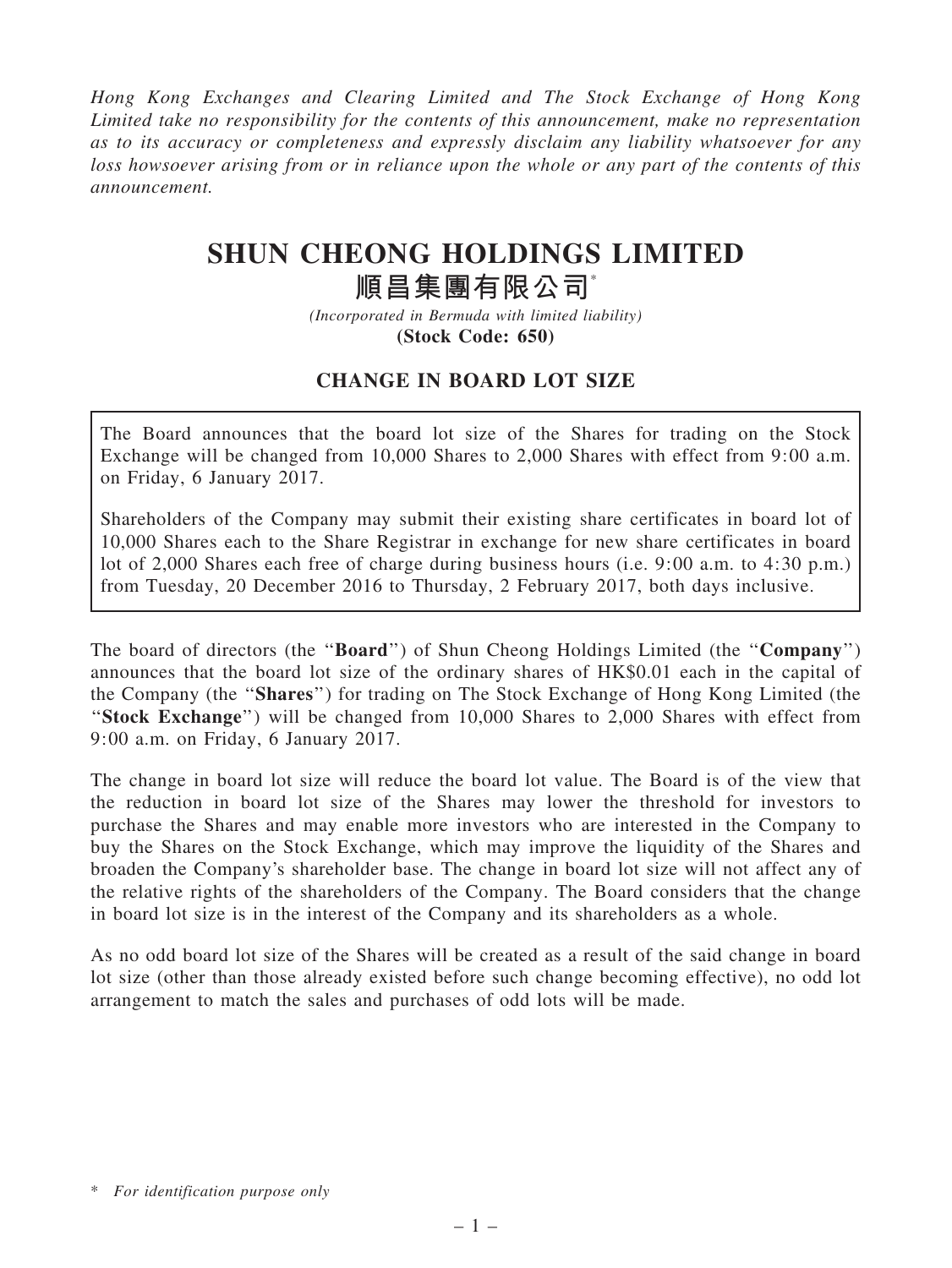Set out below is the expected timetable for such change in board lot size where all times and dates refer to Hong Kong local times and dates:

### EXPECTED TIMETABLE

| First day for free exchange of existing share certificates in<br>board lot of 10,000 Shares each for new share certificates       |  |
|-----------------------------------------------------------------------------------------------------------------------------------|--|
|                                                                                                                                   |  |
| 20 December 2016                                                                                                                  |  |
| Last day for trading of the Shares in board lot of<br>5 January 2017                                                              |  |
| Effective date of the change in board lot size<br>6 January 2017                                                                  |  |
| Original counter for trading in the Shares in board lot of<br>10,000 Shares each becomes counter for trading in<br>6 January 2017 |  |
| Temporary counter for trading in the Shares in<br>6 January 2017                                                                  |  |
| First day of parallel trading in the Shares<br>(in board lot of 2,000 Shares each and<br>6 January 2017                           |  |
| Temporary counter for trading in the Shares in board<br>26 January 2017                                                           |  |
| Last day of parallel trading in the Shares<br>(in board lot of 2,000 Shares each and<br>26 January 2017                           |  |
| Last day for free exchange of existing share certificates<br>in board lot of 10,000 Shares each for new share<br>2 February 2017  |  |